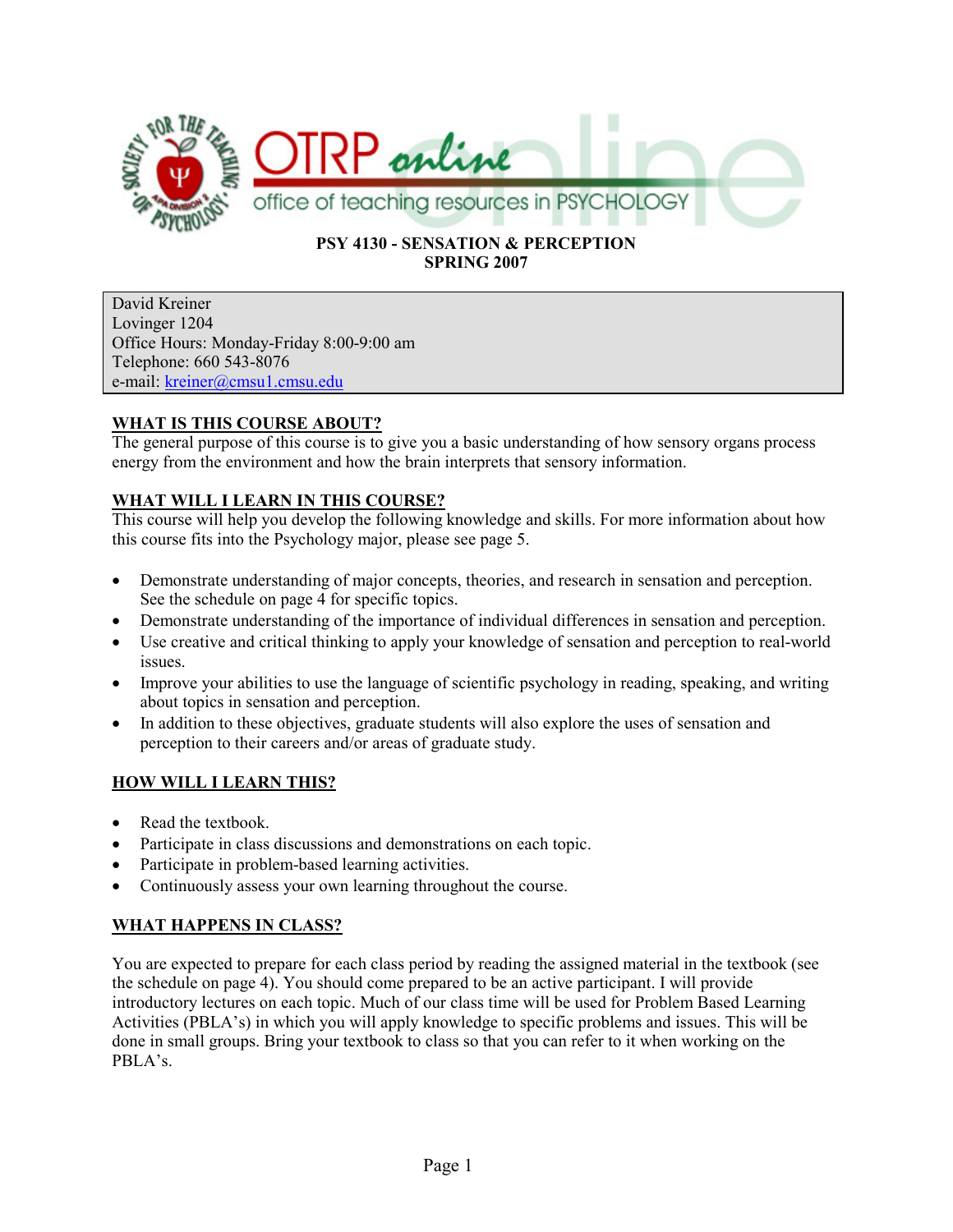## TEXTBOOK

The required textbook is Goldstein's Sensation & Perception  $(7<sup>th</sup> Edition)$ .

### HOW WILL I BE GRADED?

## Quizzes (260 points)

### 13 @ 20 points each

Quizzes will be taken online through the Blackboard system. These will be 10-item short answer quizzes with a 30 minute time limit. You are allowed to refer to your notes and book while taking the quiz, but you must take the quizzes individually. Accepting help from another person in answering quiz questions is a violation of academic honesty policy, as is giving help to another student. Quizzes must be submitted by midnight on the due date (see the schedule on page 4). Late quizzes will not be graded for credit.

### Problem-Based Learning Activities (140 points)

### $14$   $\omega$  10 points each (1 additional point possible for serving as group leader)

You will be randomly assigned to small groups. For each PBLA, I will give your group instructions for the assignment. After completing the assignment, your group will need to complete a group evaluation form. Your individual grade will be a combination of your participation score, based on the group evaluation, and your group's grade on the work you produced. I will also ask you to complete a selfassessment of what you have learned from the PBLA.

### Self-Assessment Paper and Discussion (50 points)

You will be required to assess your own level of knowledge and to reflect on your strengths and weaknesses in a self-assessment paper (see the course website for an outline and grading rubric). This will be based in part on an examination of your performance on a pre-course assessment that you take during our first class period and an end-of-course assessment that you take during our final class period. For our final exam period, you will be required to discuss your self-assessment with the class. You must participate in this self-assessment discussion in order to receive a grade on the paper.

Graduate Credit Paper (50 points). For graduate credit, you will need to write a 1,000 to 1,500 word paper (in APA format) describing examples of how an understanding of sensation and perception is important in your career or area of study. See the grading rubric for the graduate credit paper for more information.

| Your course grade will be determined by the total number of points earned: |  |
|----------------------------------------------------------------------------|--|
| $\mathbf{n}$ . $\mathbf{n}$ . If                                           |  |

|               |                | <b>Points Earned</b> |  |  |
|---------------|----------------|----------------------|--|--|
| Grade         | Undergraduates | <b>Graduates</b>     |  |  |
| A             | $405 - 450$    | $450 - 500$          |  |  |
| B             | $360 - 404$    | $400 - 449$          |  |  |
| $\mathcal{C}$ | $315 - 359$    | $350 - 399$          |  |  |
| D             | $270 - 314$    | $300 - 349$          |  |  |
| F             | $0 - 269$      | $0 - 299$            |  |  |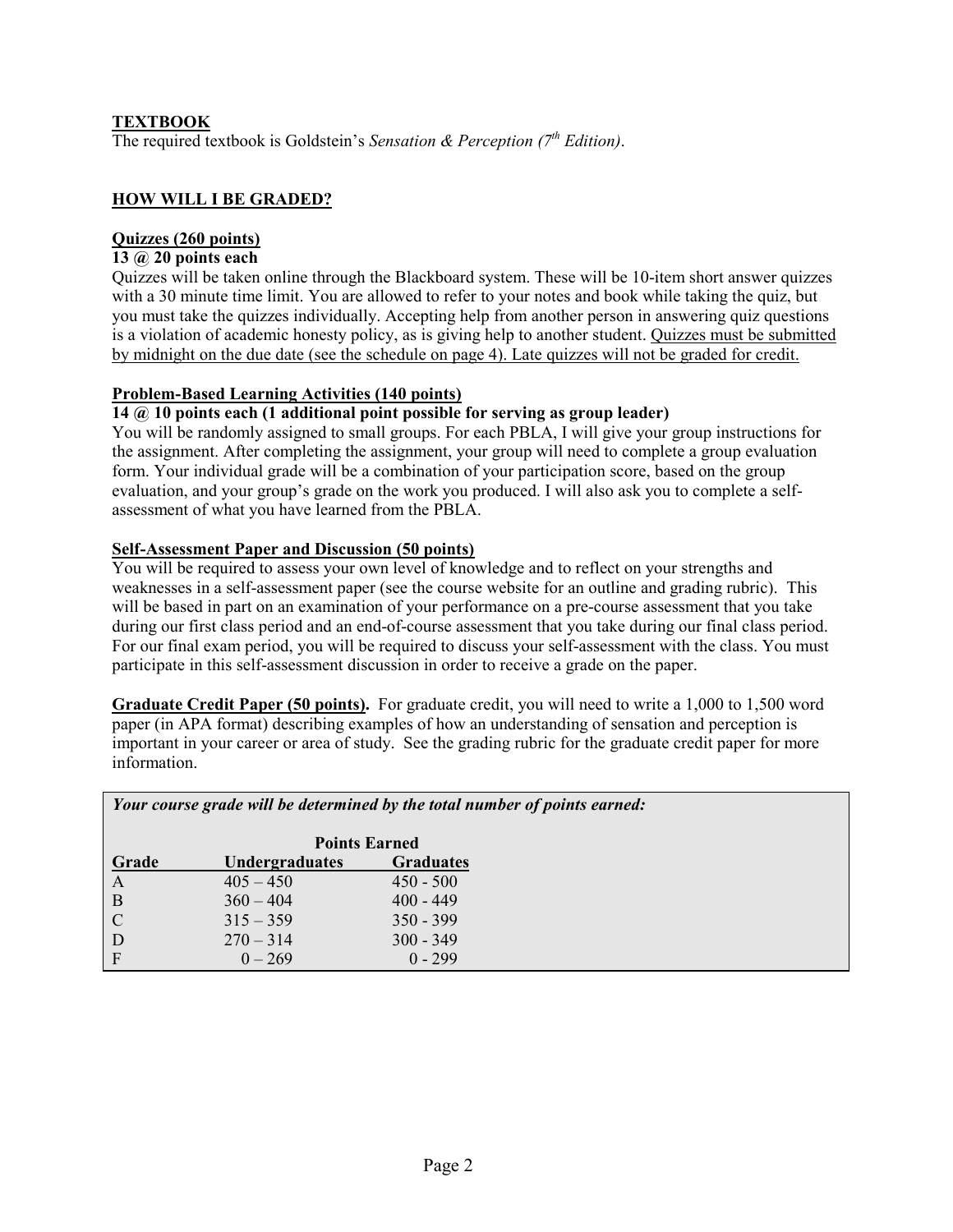## WHAT IF I MISS CLASS?

You will be allowed to make up missed work if you were unable to attend due to participation in a required University activity or serious illness of yourself or an immediate family member. In either case, you should present written evidence of the reason for your absence no later than the first day you return to class and arrange to make up the work. If you do not contact me about making up the work until later, or if you are absent for some other reason, you may not be allowed to make up missed work.

### WHAT DO I NEED TO KNOW ABOUT ACADEMIC HONESTY?

You are responsible for understanding university regulations concerning academic honesty (see the UCM Student Calendar/Handbook). Examples especially relevant to this class include accepting or giving help in answering questions on the quizzes; these are violations of academic honesty and will be treated according to UCM policy. If you are not sure about any issues related to academic honesty, please check with me.

### WHAT IF I NEED SPECIAL ACCOMMODATIONS?

Please contact the office of Accessibility Services, Union 220 (660 543-4421) if you require any special accommodations related to this class.

### WHAT BEHAVIOR IS APPROPRIATE IN CLASS?

Please be respectful and considerate toward your classmates. Distracting or disruptive behavior makes it difficult to learn. Please turn off cell phones and pagers, or put them in silent mode if you must have them on. If you might need to leave early or arrive late, please sit near the door. When working on group activities, you are expected to work cooperatively with other group members. You are encouraged to join in class discussions, but please do not talk while I am talking or while another student is talking. Insulting, belittling, or other offensive behavior toward your classmates is not acceptable.

### EARLY ALERT PROGRAM

As a part of UCM's commitment to building a positive learning community that supports the success of every student, I participate in the UCM Early Alert Program. That means that if I notice you are struggling with the course, I will refer you to the Early Alert Program so that they can work with you to help you have a successful experience in this course.

### **LIBRARY**

You may access your library account, the online catalog, and electronic databases from James C. Kirkpatrick Library's website at http://library.cmsu.edu. For research assistance, you may contact the Reference Desk:

Phone: 543-4154 Email: reference@libserv.cmsu.edu AIM: JCKLReference RefChat: http://library.cmsu.edu/chat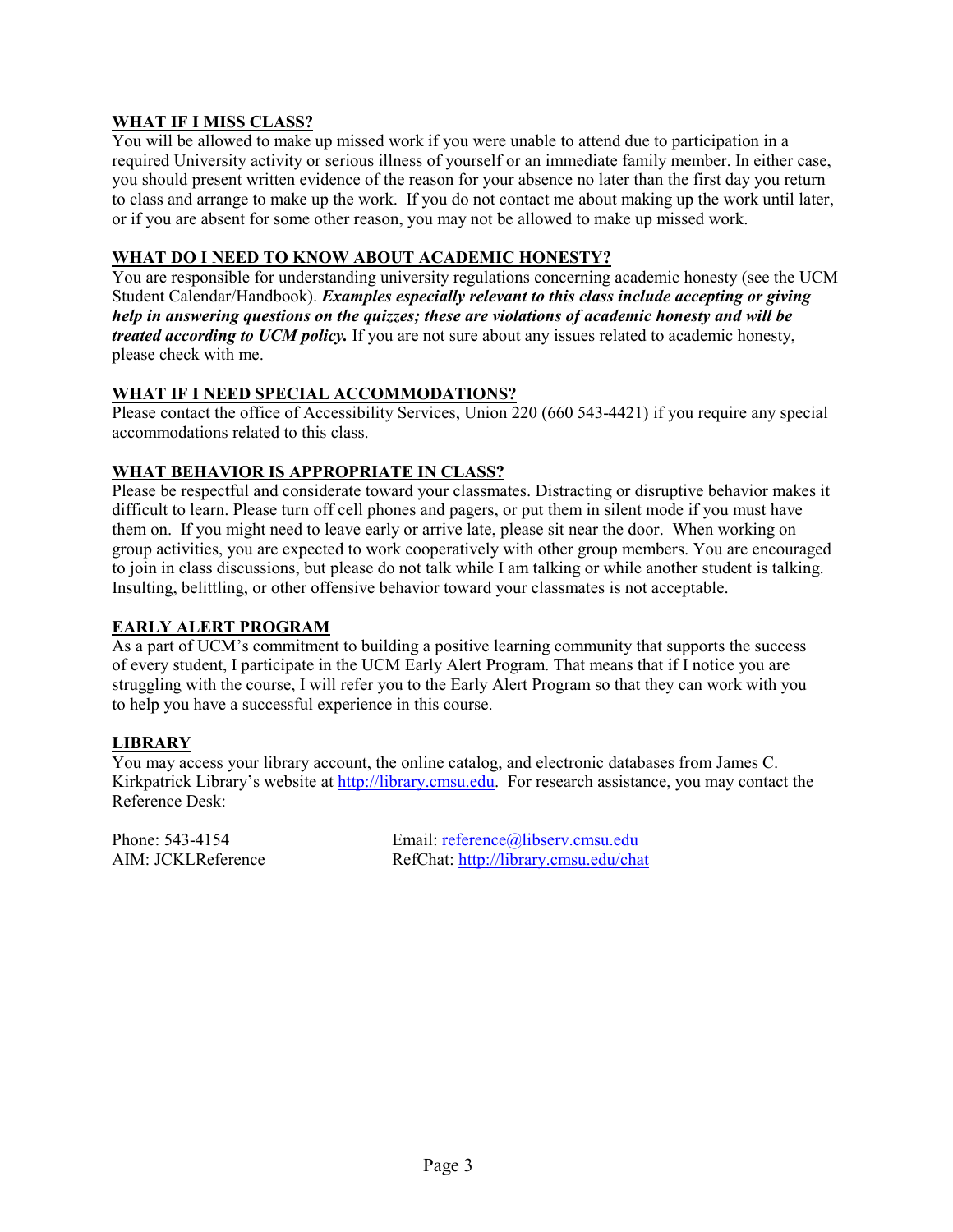# CLASS SCHEDULE

| <b>DATE</b>    | <b>TOPIC</b>                                                                  | <b>READING</b>     | <b>OUIZ</b>              |
|----------------|-------------------------------------------------------------------------------|--------------------|--------------------------|
| January 8      | Introduction; Pre-Course Assessment; PBLA #1                                  |                    |                          |
| January 22     | Psychophysics; PBLA#2                                                         | Chapter 1          | Quiz 1 by<br>January 28  |
| January 29     | Vision: Light, Transduction, and Dark Adaptation;<br>PBLA#3                   | Chapter 2          | Quiz 2 by<br>February 4  |
| February 5     | Vision: Receptive Fields; PBLA #4                                             | Chapter 3          | Quiz 3 by<br>February 11 |
| February<br>12 | Visual Pathways; PBLA #5                                                      | Chapter 4          | Quiz 4 by<br>February 18 |
| February<br>19 | Vision: Object Perception; PBLA #6                                            | Chapter 5          | Quiz 5 by<br>February 25 |
| February<br>26 | Vision: Color Perception: PBLA #7                                             | Chapter 7          | Quiz 6 by March<br>11    |
| March 12       | Vision: Depth Perception: PBLA #8                                             | Chapter 8          | Quiz 7 by March<br>18    |
| March 19       | Vision: Motion Perception; Ecological Perception;<br>PBLA#9                   | Chapters 9-10      | Quiz 8 by March<br>25    |
| March 26       | Hearing: Sound, Transduction, and Auditory<br>Pathway; PBLA #10               | Chapter 11         | Quiz 9 by April 1        |
| April 2        | Hearing: Pitch Perception, Sound Localization and<br>Scene Analysis: PLBA #11 | Chapters 11-<br>12 | Quiz 10 by April<br>8    |
| April 9        | Speech Perception; PBLA #12                                                   | Chapter 13         | Quiz 11 by April<br>15   |
| April 16       | Cutaneous Senses; PBLA #13                                                    | Chapter 14         | Quiz 12 by April<br>22   |
| April 23       | Chemical Senses: PBLA #14; End of Course<br>Assessment                        | Chapter 15         | Quiz 13 by April<br>29   |
| April 30       | Discussion of Self-Assessment Papers; Self<br><b>Assessment Papers Due</b>    |                    |                          |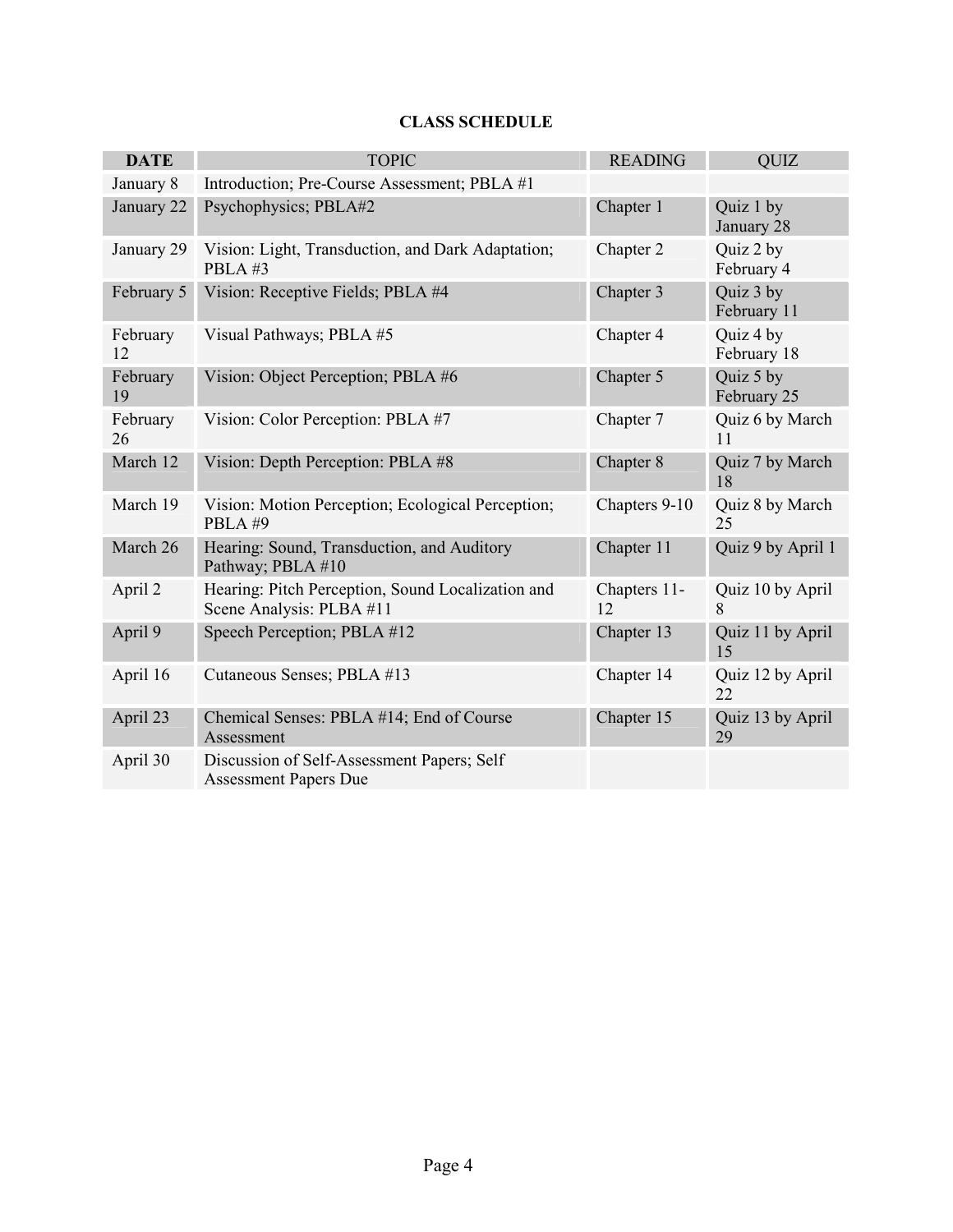| <b>Student Learning Outcomes Matrix for Electives</b>                     |      |      |                      |      |            |      |      |      |
|---------------------------------------------------------------------------|------|------|----------------------|------|------------|------|------|------|
| <b>Learning Outcomes</b>                                                  | PSY  | PSY  | PSY                  | PSY  | <b>FSY</b> | PSY  | PSY  | PSY  |
|                                                                           | 4130 | 4150 | 4230                 | 4240 | 4320       | 4500 | 4600 | 4740 |
| Demonstrate and integrate knowledge of the major concepts,                |      |      |                      |      |            |      |      |      |
| and historical trends in<br>theoretical perspectives, empirical findings, |      |      |                      |      |            |      |      |      |
| psychology.                                                               |      |      |                      |      |            | ⋖    | ⋖    |      |
| in psychology, including<br>Understand and apply basic research methods   |      |      |                      |      |            | ≃    | ≃    |      |
| research design, data analysis, and interpretation                        |      |      |                      |      |            |      |      |      |
| Value and use critical and creative thinking, including the scientific    |      |      |                      |      |            |      |      |      |
| method, to address problems related to behavior and mental processes.     |      |      | ⋖                    |      |            | ⋖    | ⋖    |      |
| Appropriately apply knowledge and skills acquired in the psychology       |      |      |                      |      |            |      |      |      |
| curriculum to personal, social, and organizational issues.                |      |      | $\breve{\mathsf{A}}$ |      |            |      |      |      |
| Value and apply empirical evidence, cope with ambiguity, and behave       |      |      | $\dot{D}$            |      |            |      |      |      |
| legally and ethically in research and applied settings.                   |      |      | ⋖                    |      |            |      |      |      |
| Understand and apply the language of the science of psychology,           |      |      |                      |      |            |      |      |      |
| through effective speaking, reading and writing.                          |      |      |                      |      |            |      |      |      |
| Demonstrate the ability to acquire and disseminate information and use    |      |      |                      |      |            |      |      |      |
| computers and other technology for a variety of purposes.                 |      |      |                      |      |            |      |      |      |
| al differences and the<br>Recognize, understand, and respect individu     |      |      |                      |      |            |      |      |      |
| complexity of sociocultural and international diversity. Demonstrate      |      |      |                      |      |            |      |      |      |
| knowledge about how these factors affect applied and scholarly work.      |      |      |                      |      |            |      |      |      |
| Demonstrate knowledge about realistic occupational, career, and advanced  |      |      |                      |      |            |      |      |      |
| educational opportunities appropriate to the discipline and develop a     |      |      |                      |      |            |      |      |      |
| feasible plan to pursue those opportunities.                              |      |      |                      |      |            |      |      |      |

Department of Psychology Department of Psychology  $\blacksquare$  I = "Introduce" "I" is used when the learning outcome is introduced, but not emphasized in the course. I = "Introduce" "I" is used when the learning outcome is introduced, but not emphasized in the course.

**D** = **Developed** "D" is used to indicate extensive discussion, treatment and/or application of the learning outcome in the course.<br>A = Assessment "A" is used to indicate the students' knowledge and/or skills related to t  $A = Assument''A''$  is used to indicate the students' knowledge and/or skills related to the learning outcome are measured & evaluated in the D = Developed "D" is used to indicate extensive discussion, treatment and/or application of the learning outcome in the course.

course.<br> $R = REVIEW$  "R" indicates that material is just being reviewed from a previous course.  $R = REVIEW'''R''$  indicates that material is just being reviewed from a previous course.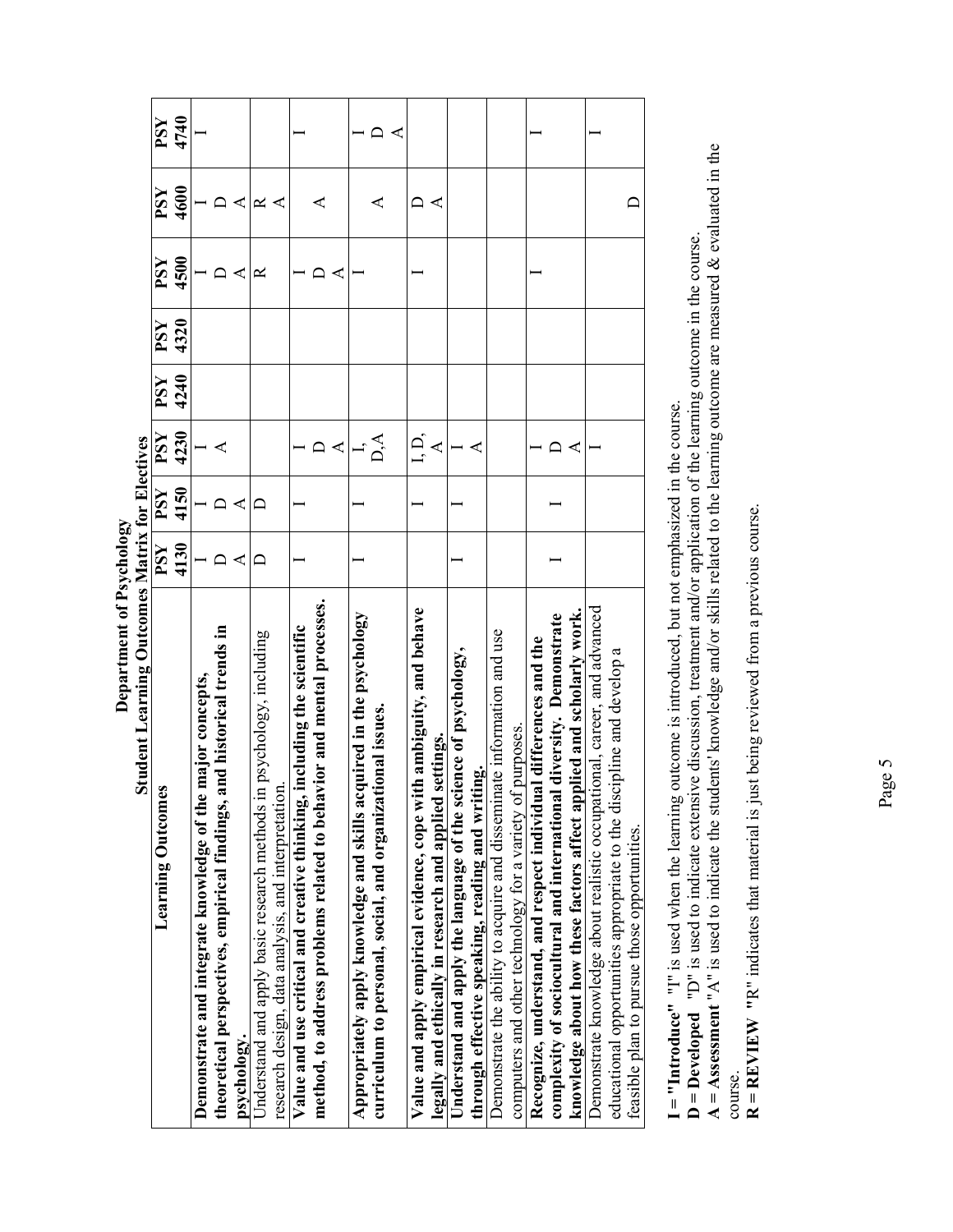# Psy 4130 Sensation & Perception Introductory Project

# Problem

You have been invited to visit a high school psychology class. The teacher has asked to you help the class understand some basic concepts from the sensation and perception chapter. The class has not yet covered anything about sensation and perception. Your job is to develop a lesson plan to help the students learn the definition of perception and the concept of transduction.

# Report

Your lesson plan should be a brief (approx. 1 page) outline including the following:

1. A specific activity for teaching the definition of perception.

2. A specific activity for teaching the concept of transduction.

3. A short assessment activity (e.g., quiz, writing assignment) to give the students feedback about whether they understand the concepts.

Your group will need to discuss your lesson plan with me.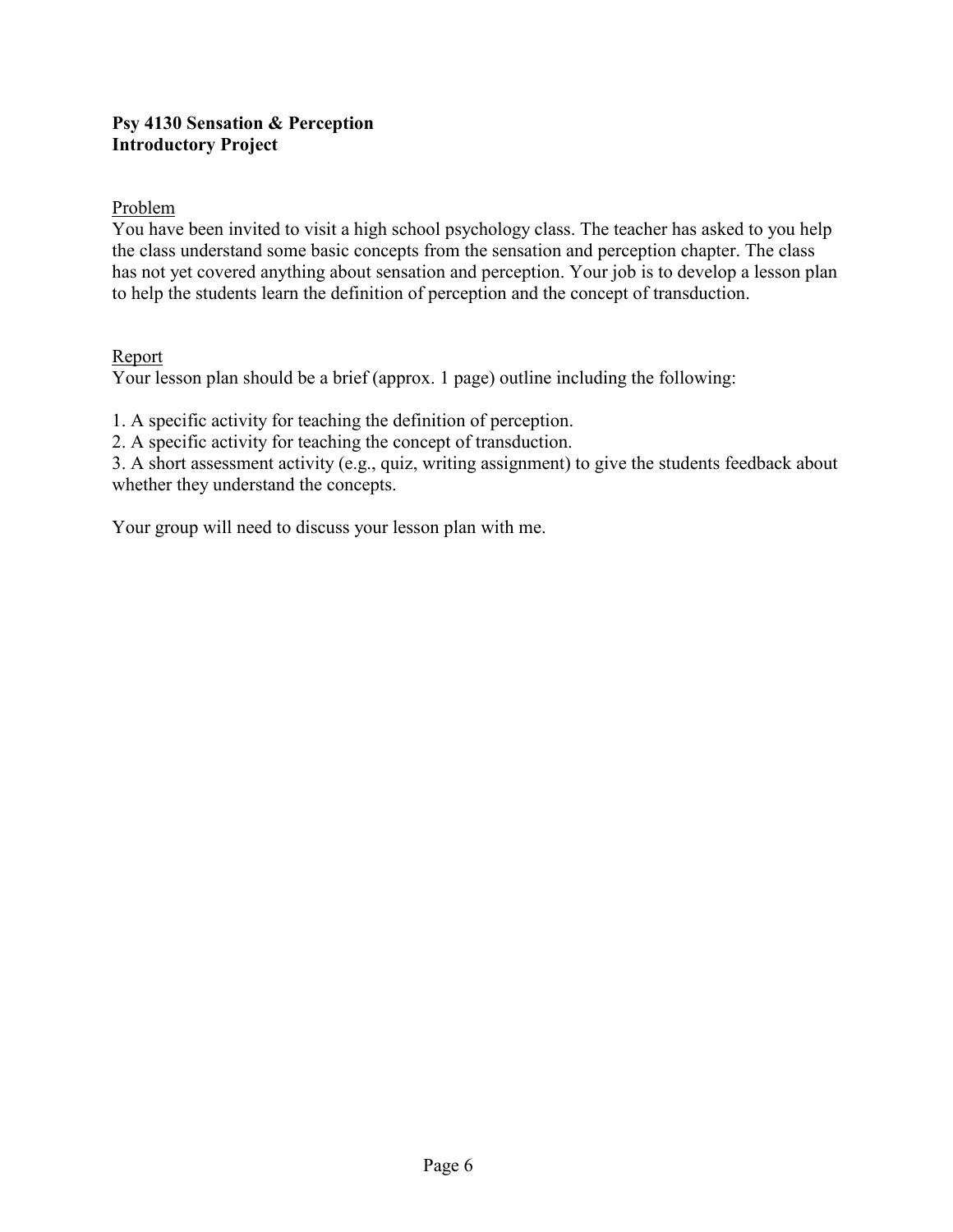# Psy 4130 Sensation and Perception Problem-Based Learning Activity Group Evaluation

Your group must complete this evaluation form together. Each group member must be assigned a participation score from 0-4 using the following criteria.

- $0 =$  absent; or physically present but did not contribute at all
- $1 =$  minimal contribution
- 2 = moderate level of contribution
- $3 =$  contributed strongly to completing the project
- $4$  = served *effectively* as group leader and spokesperson; contributed strongly\*

\*Only one group member may receive a score of 4.

 The participation score for each group member will be added to the group grade for the activity to determine each individual's grade for the project.

| <b>Name</b> | Participation<br>Score | <b>Comments</b> |
|-------------|------------------------|-----------------|
|             |                        |                 |
|             |                        |                 |
|             |                        |                 |

| This section to be completed by Dr. Kreiner                                                                                            |
|----------------------------------------------------------------------------------------------------------------------------------------|
| <b>Project satisfies all requirements</b><br>$0 = not at all$<br>$1 =$ partly<br>$2 = \text{mostly}$<br>$3 =$ completely               |
| Project demonstrates understanding of relevant concepts<br>$0 =$ not at all<br>$1 =$ partly<br>$2 = \text{mostly}$<br>$3 =$ completely |
| Project demonstrates creative application of knowledge<br>$0 = no$<br>$1 = yes$                                                        |
| <b>Group Score:</b><br>/7 maximum                                                                                                      |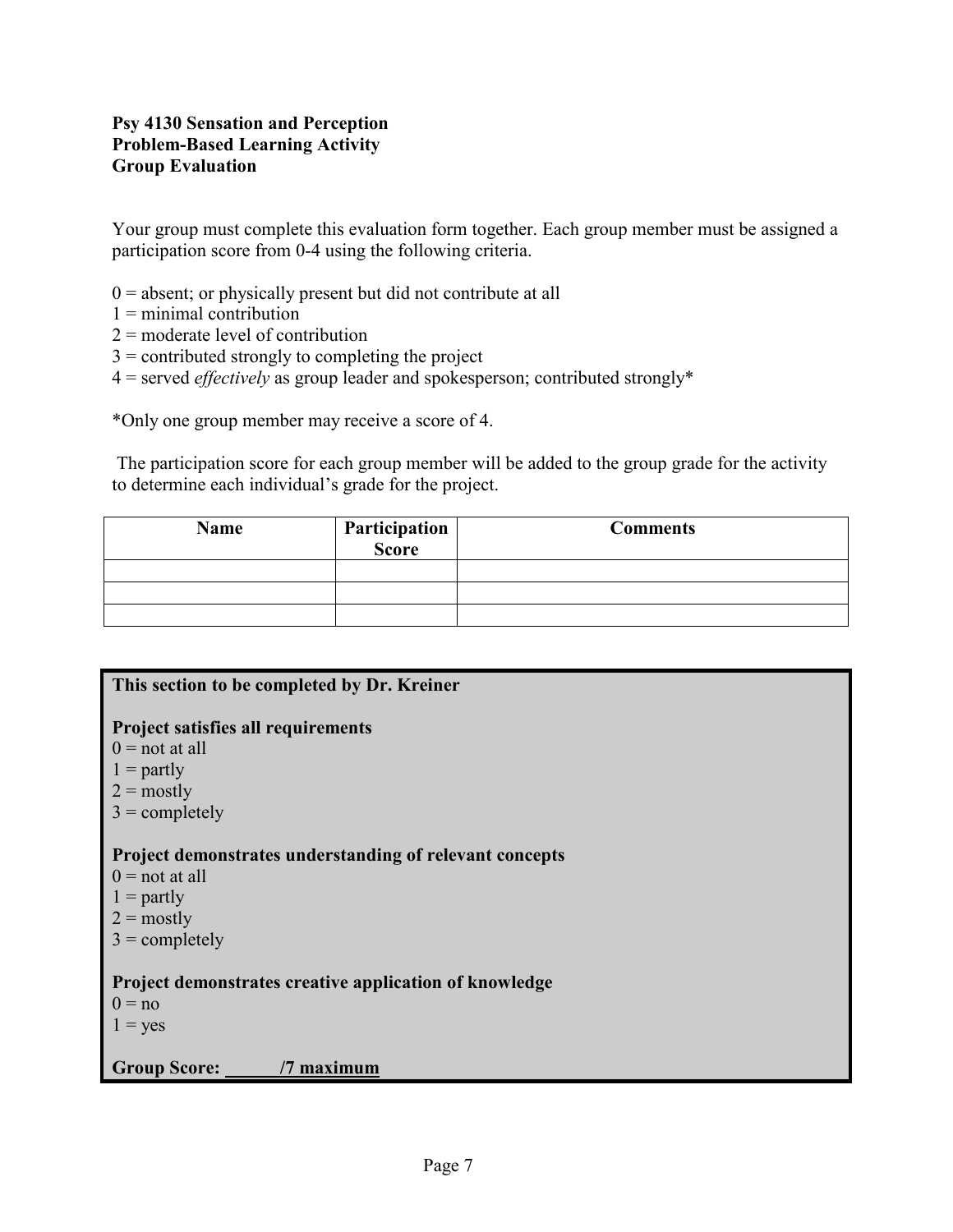# Psy 4130 Sensation and Perception Problem-Based Learning Activity Self-Assessment

Name: Name: Name: Name: Name: Name: Name: Name: Name: Name: Name: Name: Name: Name: Name: Name: Name: Name: Name: Name: Name: Name: Name: Name: Name: Name: Name: Name: Name: Name: Name: Name: Name: Name: Name: Name: Name:

Date:

Name of PBL Activity:

Please rate how effective you feel this activity was in helping you learn about sensation and perception. Use a scale of 0-4 where 0 indicates not at all effective and 4 indicates extremely effective.

Please list specific skills or knowledge that you learned or improved upon as a result of this activity.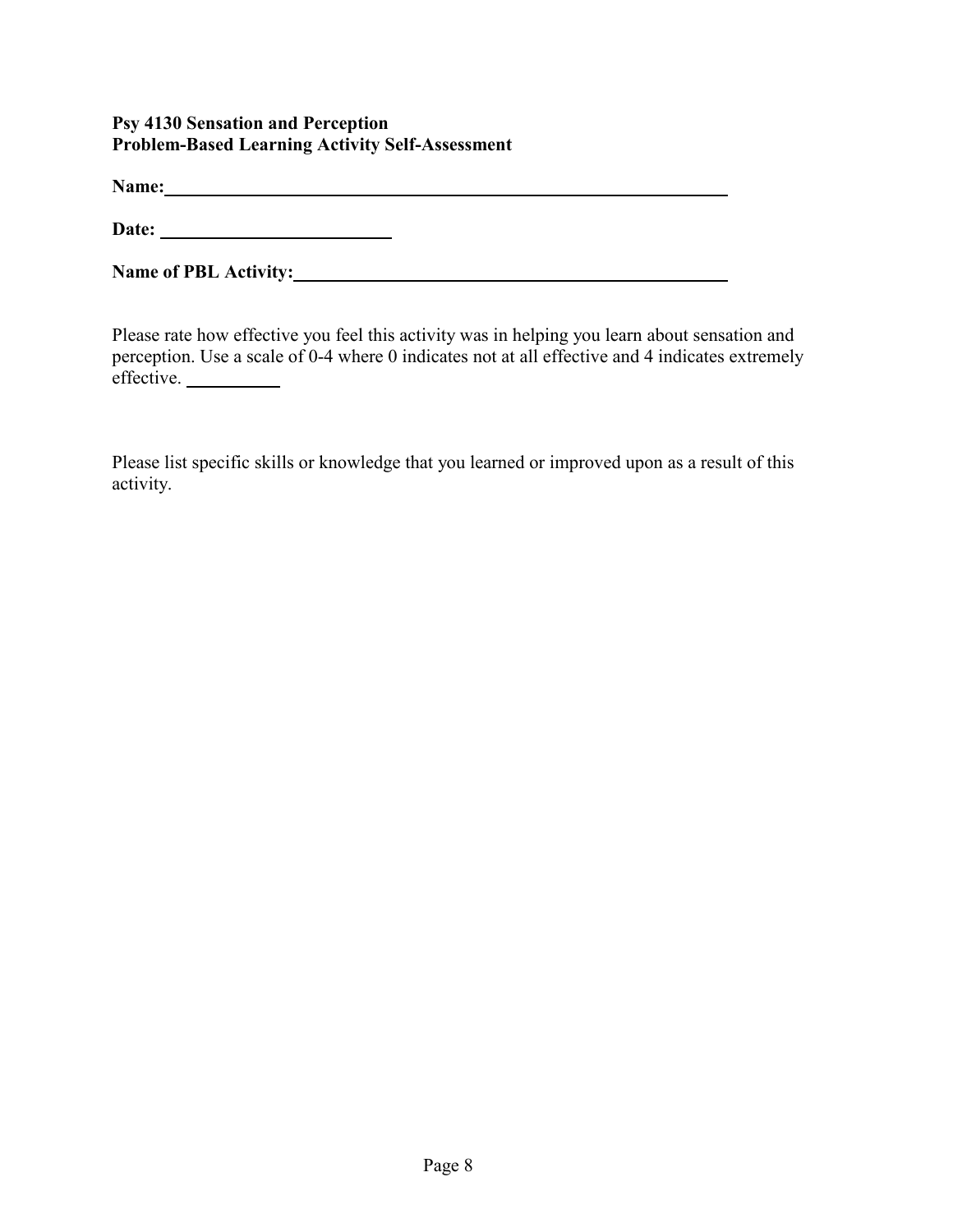### Sensation and Perception Self-Assessment Paper Outline and Grading Rubric

| <b>NAME</b> | <b>TOTAL SCORE</b> | ווכי |
|-------------|--------------------|------|
|             |                    |      |

### /10 Course Objectives

Comment on your understanding of the course objectives listed on page 1 of the syllabus. Provide a specific example of how you have made progress on each objective.

### /5 Sources of Information

Briefly describe how you used various sources of information in completing this selfassessment. For example, how did you interpret your performance on the PBLA's, quizzes, and pre-course and end of course assessments? What other sources of information did you take into account in evaluating your strengths and weaknesses?

### /6 Strengths

Describe your relative strengths with regard to the five course objectives. "Relative strengths" means comparing your skills or knowledge in one area to other areas. For example, you may feel that you have a good understanding of major concepts and theories. You must list at least two strengths.

### /3 Weaknesses

Describe your relative weaknesses with regard to the five course objectives. "Relative weaknesses" means comparing your skills in one area to your skills in other areas. For example, you may feel that you are not as good at using the language of the science of psychology as you are in other areas. You must list at least one weakness.

## /6 Learning Strategies

What strategies or learning methods seem to work best for you in learning about sensation and perception? How will you go about learning similar types of skills and knowledge when you need to, such as when working on a project related to your professional career?

## /20 Participation in Self-Assessment Discussion (Final Exam, April 30).